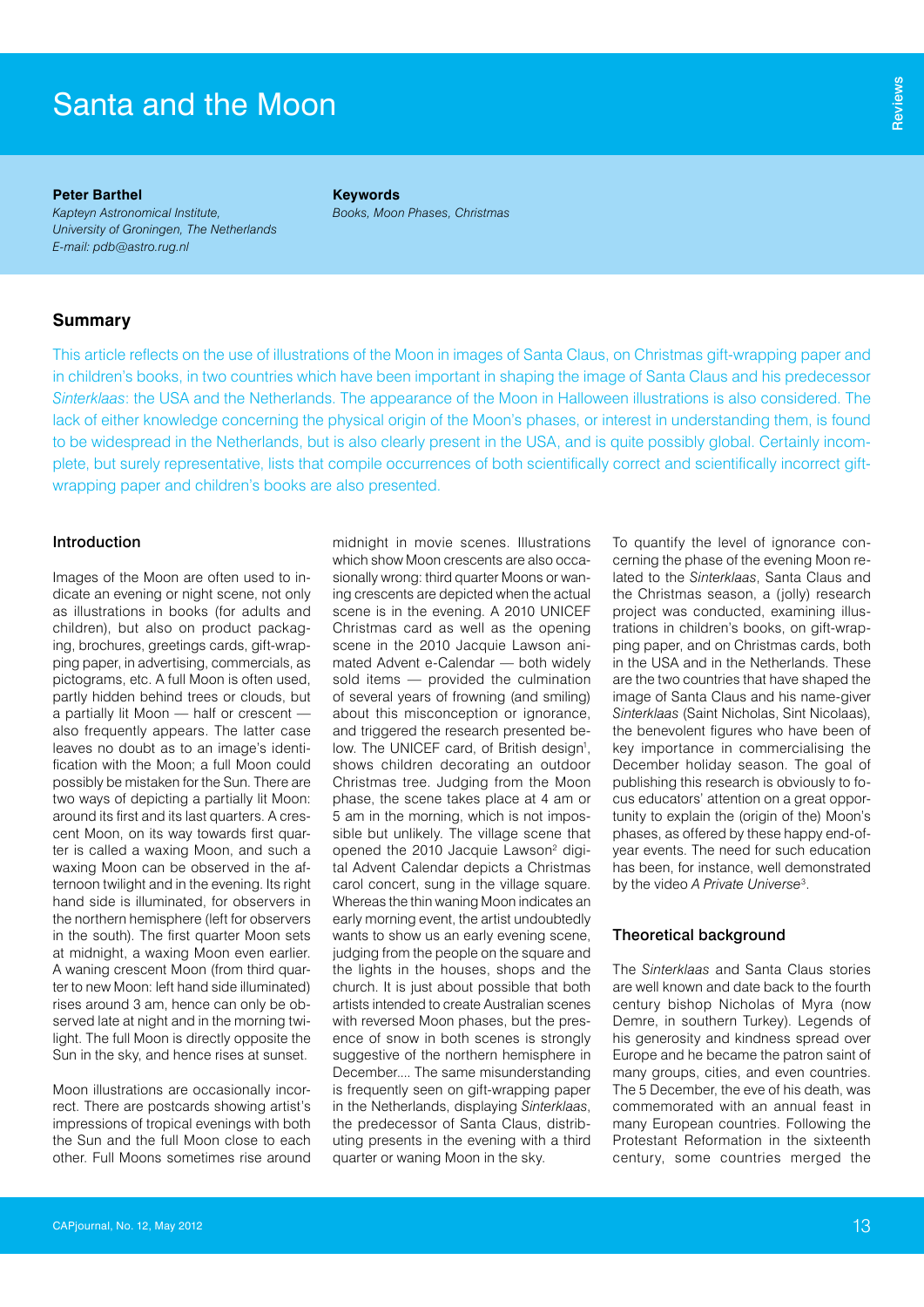

*Figure 1. Book statistics from the Netherlands.*

St. Nicholas celebration with Christmas, but others stuck to 5 December. The characteristic features of benevolence and the exchange of gifts obviously hark back to legends around St. Nicholas. Local folklore was added, which resulted in different flavours for the celebrations in various countries. Dutch settlers in the New World celebrated St. Nicholas' Eve in the 17th century, and those celebrations evolved through contacts with immigrants of other nationalities. Concerning the transformation to Santa Claus, the importance of the author Washington Irving in 1809 and of the 1823 poem *A visit from Saint Nicholas*, commonly known as *The night before Christmas*<sup>4</sup> , is well documented, as are the drawings of Thomas Nast in the 1860s and the Coca Cola advertisements in the 1930s (e.g., Jones, 1978; Crichton, 1987; and www.stnicholascenter.org).

The Dutch *Sinterklaas* together, with his helpers, is believed to distribute his presents on the evening of 5 December. He may also pay visits during the evenings and nights before 5 December, leaving some candy in shoes set before the fireplace, but the main event is the evening of the 5th. Once delivered, the presents are unwrapped during that same evening. Scenes depicting the 5 December *Sinterklaas* events should depict waxing, first quarter or full Moon (or no Moon) to be scientifically correct.

On Christmas Eve Santa Claus works through the night of 24–25 December to get his job done: the gifts are unwrapped on Christmas morning. If a Moon is shown in a Santa scene that takes place at the beginning of the night, its phase should be waxing, quarter or full, otherwise it can have any phase. The poem, *A visit from Saint Nicholas*, has the father witnessing Santa's arrival before going to bed, and thus in the evening. The Moon "on the breast of the new fallen snow" must have been a waxing, first quarter, or full Moon to be scientifically correct.



*Figure 2. Wrapping paper statistics from the Netherlands.*

In summary, illustrations should preferentially show first quarter or full Moons on *Sinterklaas* or Santa Claus scenes, unless it is clear from the text that Santa's job is nearly done (i.e. he has a nearly empty sleigh...) Any winter evening scene in general, and certainly those having children around, should have a first quarter or full Moon, if the artist wants to show one.

### Measurements and results

### December events

All data were obtained in the months November 2010–January 2011, and can be found compiled in Tables I through IV, which are available online<sup>5</sup>. In the Netherlands, two dozen book stores and department stores were visited, during November–December 2010. Book illustrations depicting *Sinterklaas* and the Moon were examined, with regard to the Moon phase. Twenty-five images selected from 25 books (Table I) provide the pie chart statistic as shown in Figure 1. It is seen that 40% of the pictures display the last quarter Moon, which is incorrect.

The Netherlands wrapping paper analysis (20 different designs, from various firms, department stores and book stores) indicates an even higher level of misunderstanding. The chart in Figure 2 indicates a 65% occurrence of the incorrect last quarter or waning Moon. There is no reason to believe that this statistic is not representative, because examination of a collector's sample of older *Sinterklaas* gift wrap6 yields the comparable figure of 67% (six out of nine Moon designs incorrect).

It must be concluded that the Dutch are often wrong, both on wrapping paper and in book illustrations; and more often so in the former case. Figure 3 nevertheless presents an example of nice wrapping paper with a correct waxing evening Moon.



*Figure 3. Scientifically correct Sinterklaas giftwrapping paper. Credit: Keyzer Co., Wormerveer, The Netherlands: type 090011 (reproduced with permission).*

The US research was carried out during November 2010–January 2011, in New England and in Los Angeles: also here roughly two dozen book stores, stationery stores, pharmacies and department stores were visited. In addition, samples of commercially available wrapping paper and Christmas cards were inspected on the internet. Thirty-three Moon scene images selected from 30 different books (Table III) provide the pie chart statistic as shown in Figure 4. It is clear that most of the time (70%) a full Moon is drawn, but it should be noted that 17 of the 30 inspected books were renditions by various illustrators of the poem *A visit from Saint Nicholas*. Inspection of illustrated editions of this poem<sup>7</sup> from the 19th and early 20th century indicates that the full Moon is indeed shown very frequently, throughout the lifetime of this poem. Whereas the text does not explicitly mention the full Moon, that Moon phase may have become implicitly "attached" to its lines over the years: the full Moon moreover provides a nice background for sleigh and reindeer.... Nevertheless, in several American books an incorrect waning or third quarter Moon is seen accompanying stories involving children in evening scenes, or illustrating Santa with a full sleigh, i.e., at the beginning of a night's work. The booklet, *The Night before Christmas in California* (Smith & Egan, 1992) displays two different Moons (full and waning) during one and the same evening....

With only a few exceptions, wrapping paper and Christmas cards sold in the USA (book